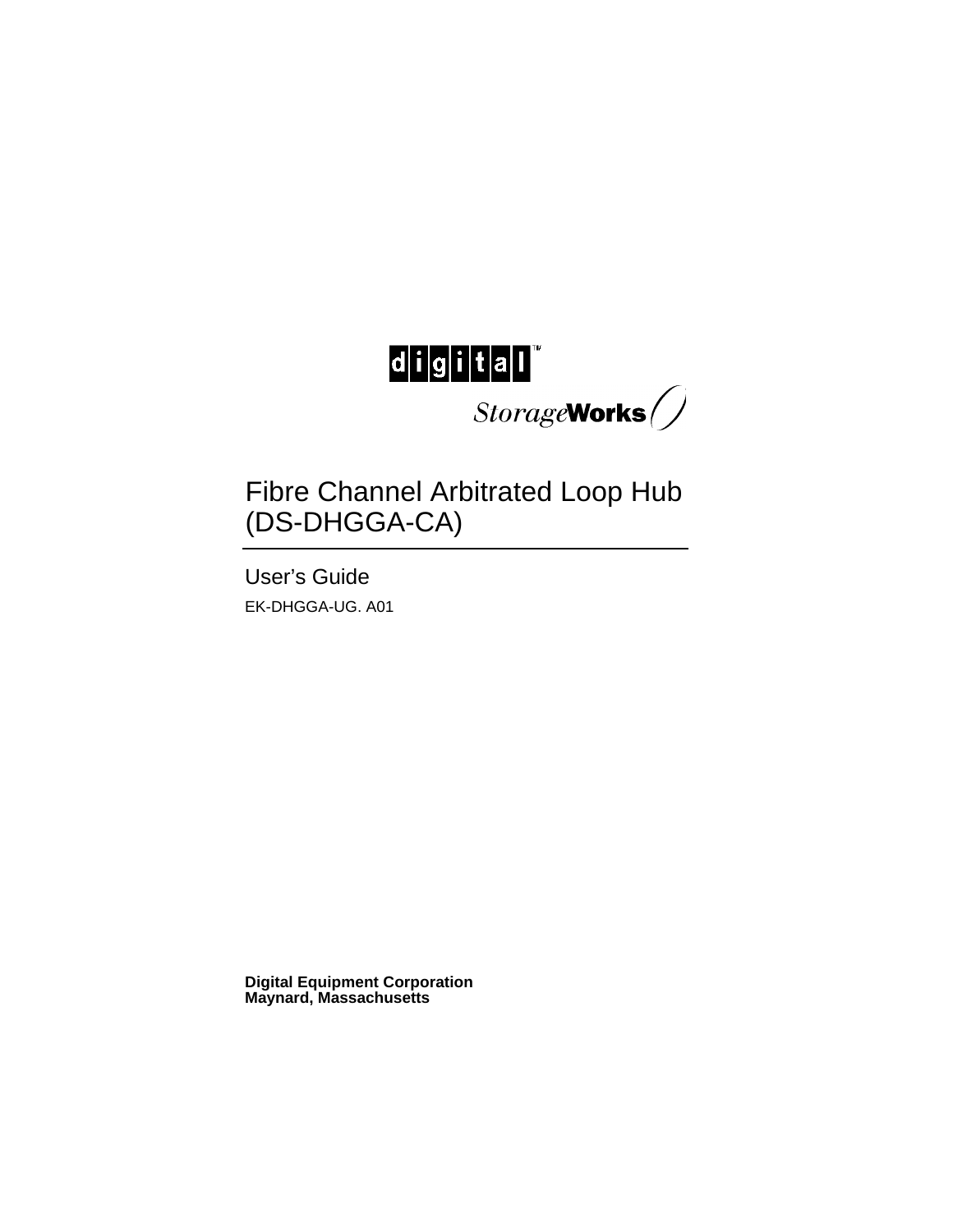#### **First Edition, October 1997**

The disclosure of this information does not grant to the user a license under any patents, pending patents, trademarks, or copyrights or other rights of Digital Equipment Corporation, or of any third party.

This software is proprietary to and embodies the confidential technology of Digital Equipment Corporation. Possession, use or copying of the software described in this publication is authorized only pursuant to a valid written license from Digital Equipment Corporation or an authorized sublicensor.

Digital Equipment Corporation makes no representation that the use of its products in the manner described in this publication will not infringe on existing or future patent rights, nor do the descriptions contained in this publication imply the granting of licenses to make, use, or sell equipment or software in accordance with the description.

The following are trademarks of Digital Equipment Corporation: DEC DIGITAL StorageWorks DIGITAL UNIX and the DIGITAL logo.

UNIX is a registered trademark in the United Sates and other countries, licensed exclusively through X/Opin company, Ltd.

The following are third party trademarks: Windows 95 and Windows NT are registered trademarks of Microsoft Corporation. Intel is a registered trademark of Intel Corporation. PostScript and Acrobat Reader are registered trademarks of the Adobe Corporation.

<sup>©</sup> Digital Equipment Corporation 1997 All Rights Reserved Printed in U.S. A.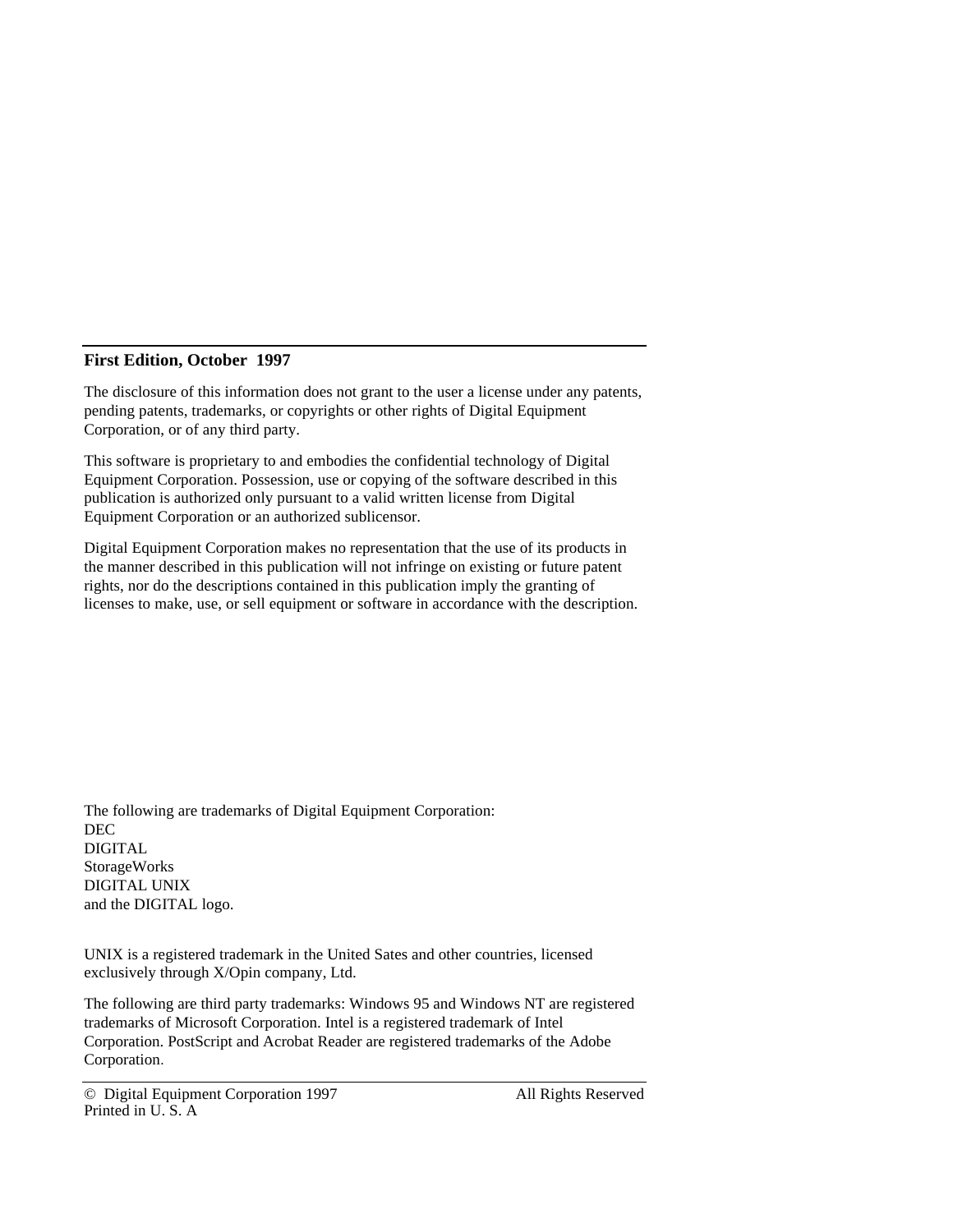# **Contents**

| 1                                                          | <b>Introduction</b> |               |  |
|------------------------------------------------------------|---------------------|---------------|--|
|                                                            | 1.1                 |               |  |
| <b>Functional Description</b><br>2                         |                     |               |  |
|                                                            | 2.1                 |               |  |
|                                                            | 2.2                 |               |  |
|                                                            | 2.3                 |               |  |
|                                                            | 2.4                 |               |  |
|                                                            | 2.5                 |               |  |
|                                                            | 2.6                 |               |  |
| $\mathbf{3}$                                               |                     | Configuration |  |
|                                                            | 3.1                 |               |  |
| <b>Installation and Cabling</b><br>$\overline{\mathbf{4}}$ |                     |               |  |
|                                                            | 4.1                 |               |  |
|                                                            | 4.2.                |               |  |
|                                                            | 4.3                 |               |  |
|                                                            | 4.4                 |               |  |
|                                                            | 4.5                 |               |  |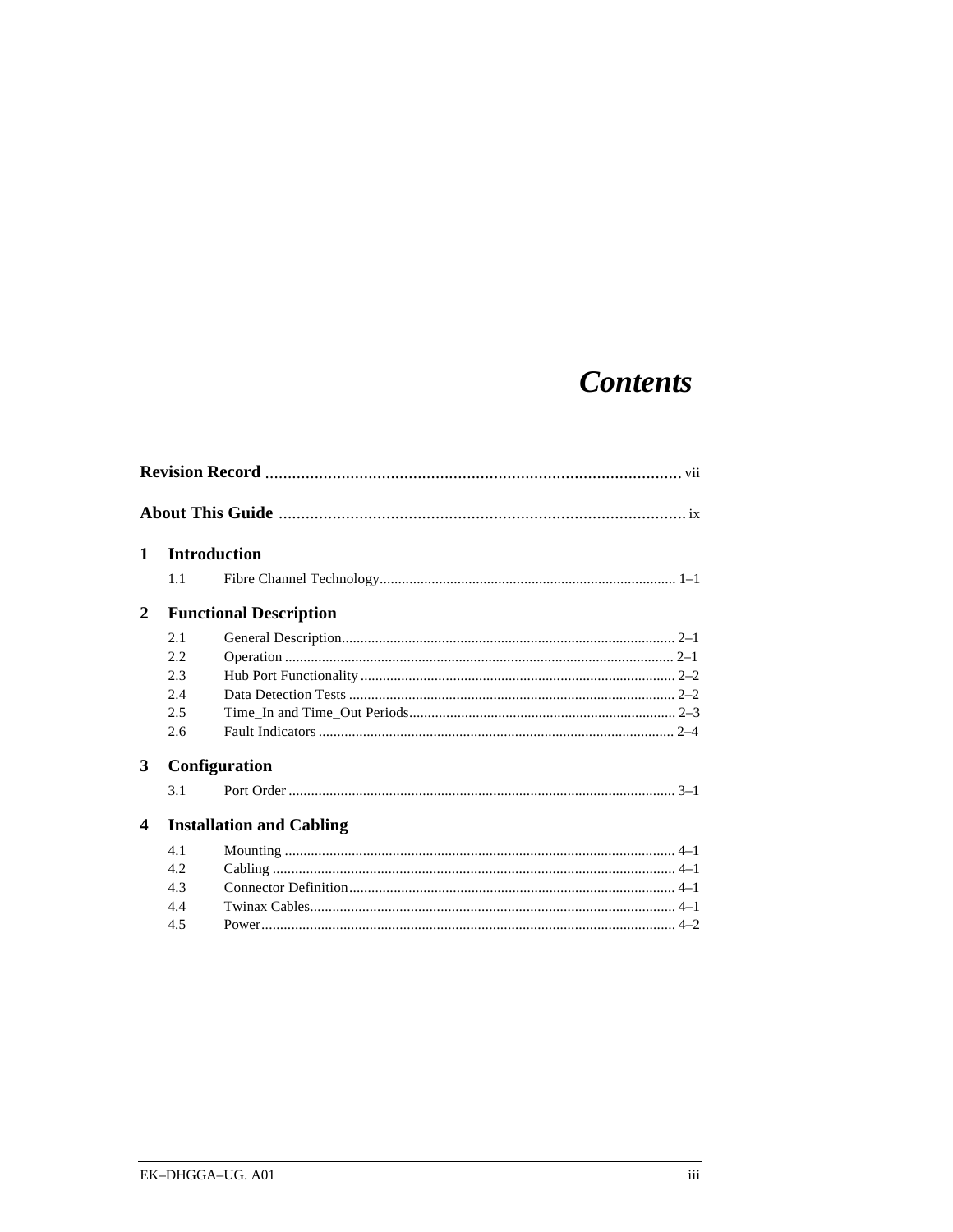## Appendix A Notices

#### **Appendix B Specifications**

## **Figures**

| $3 - 1$ |  |
|---------|--|
| $B-1$   |  |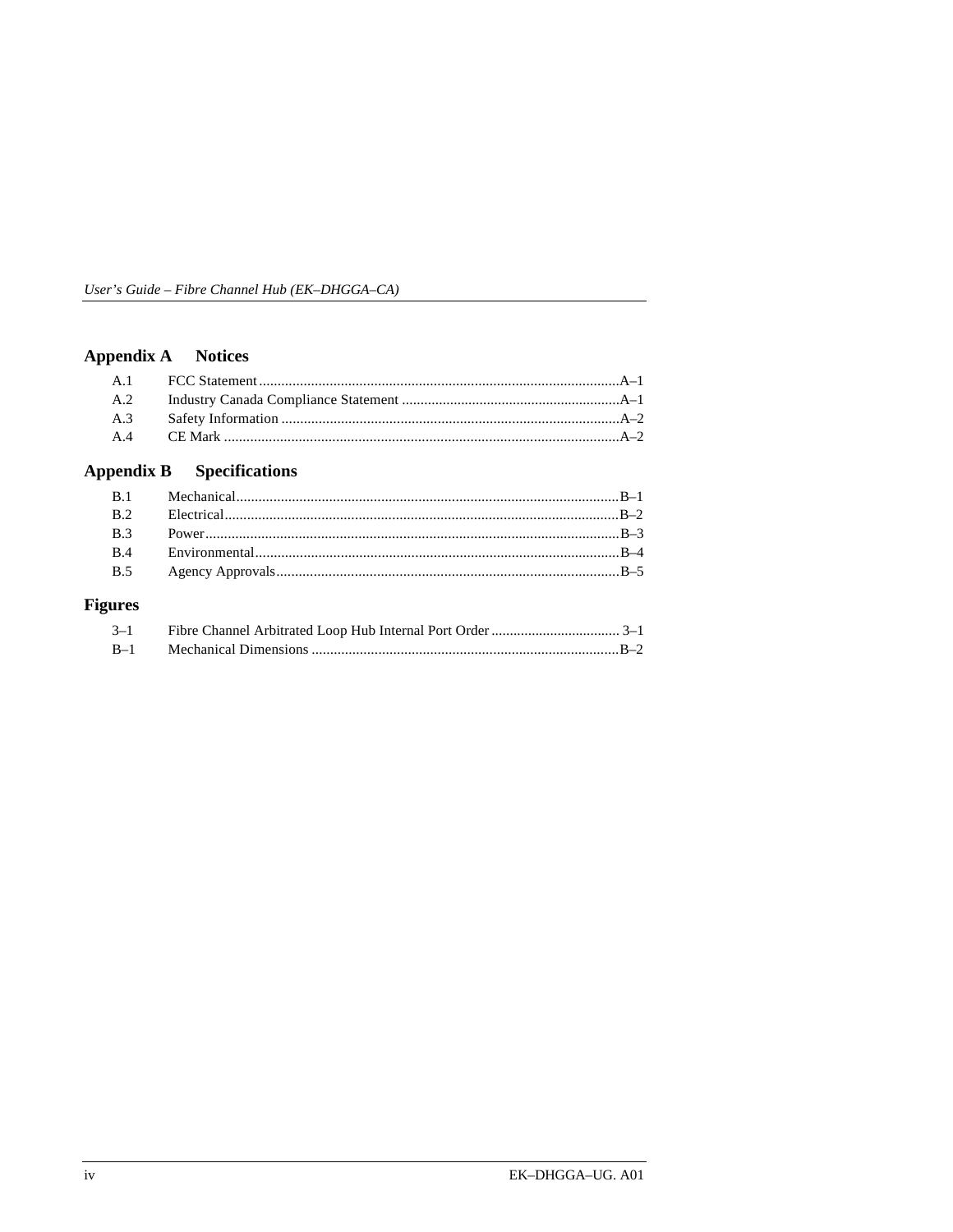# *Revision Record*

This Revision Record provides a concise publication history of this manual. It lists the manual revision levels, release dates, and reasons for the revisions. It also describes how the changes to affected pages are marked in the manual.

The following revision history lists all revisions of this publication and their effective dates. The publication part number is included in the Revision Level column, with the last entry denoting the latest revision.

| <b>Revision Level</b> | Date         | <b>Summary of Changes</b> |
|-----------------------|--------------|---------------------------|
| EK-DHGGA-UG. A01      | October 1997 | Original release.         |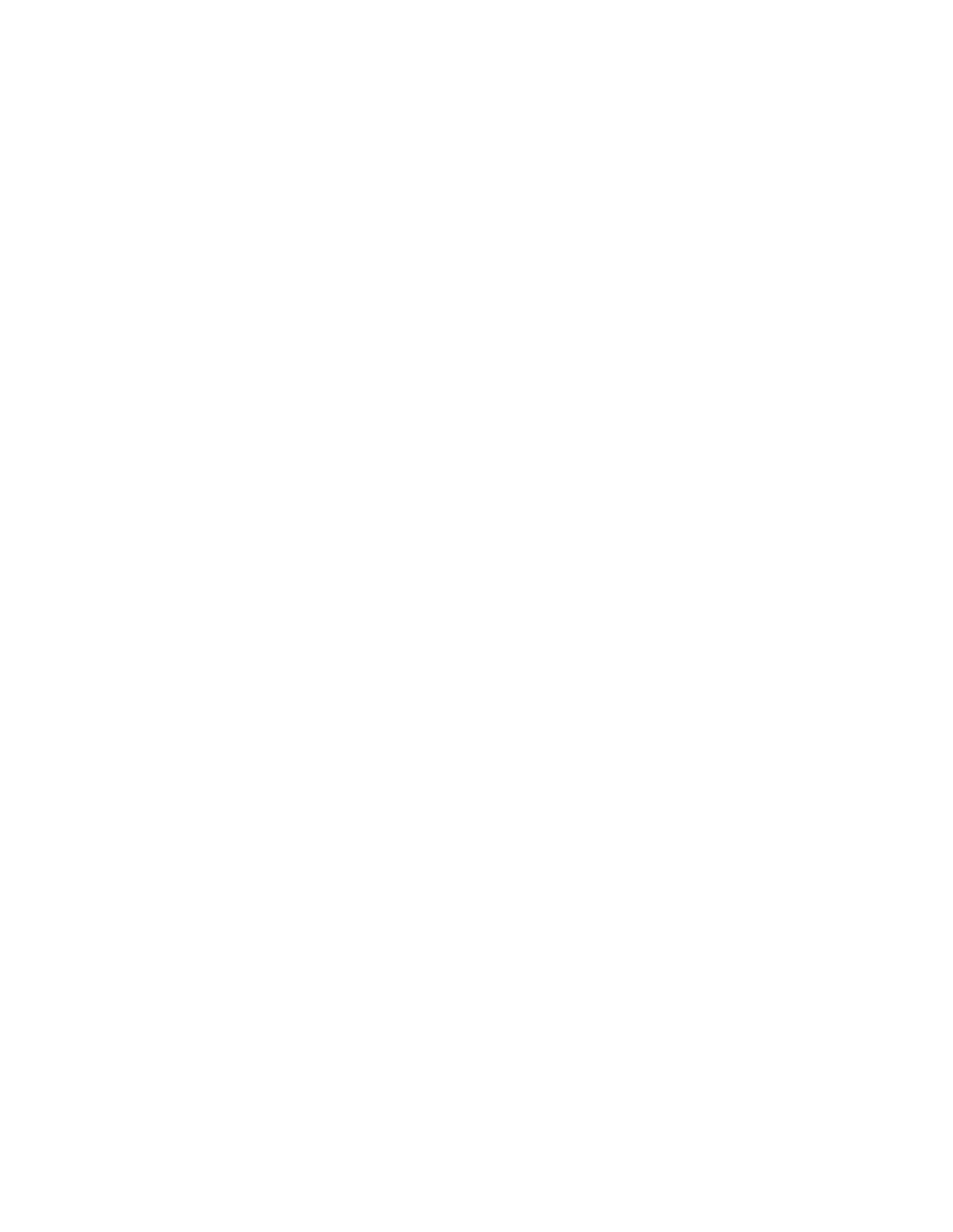# *About This Guide*

This section identifies the audience of this guide and describes the contents (chapter by chapter) and structure. In addition, this section includes a list of associated documents and the conventions used in this guide.

#### **Visit our Web Site for the Latest Information**

Check out the Web for the latest drivers, technical tips, and documentation. We can be found in the technical area of our web page, http://www.storage.digital.com/

This guide provides the following:

- An overview of fibre channel technology
- A functional description of fibre channel technology
- Configuration information
- Installation and cabling information

#### **Intended Audience**

This guide is intended for administrators of StorageWorks fibre channel technology. It requires an overall understanding of fibre channel concepts.

#### **Document Structure**

This guide contains the following major sections:

#### **Chapter 1: Introduction**

This chapter contains information on fibre channel technology.

#### **Chapter 2: Functional Description**

This chapter describes the functionality of the Fibre Channel Arbitrated Loop hub.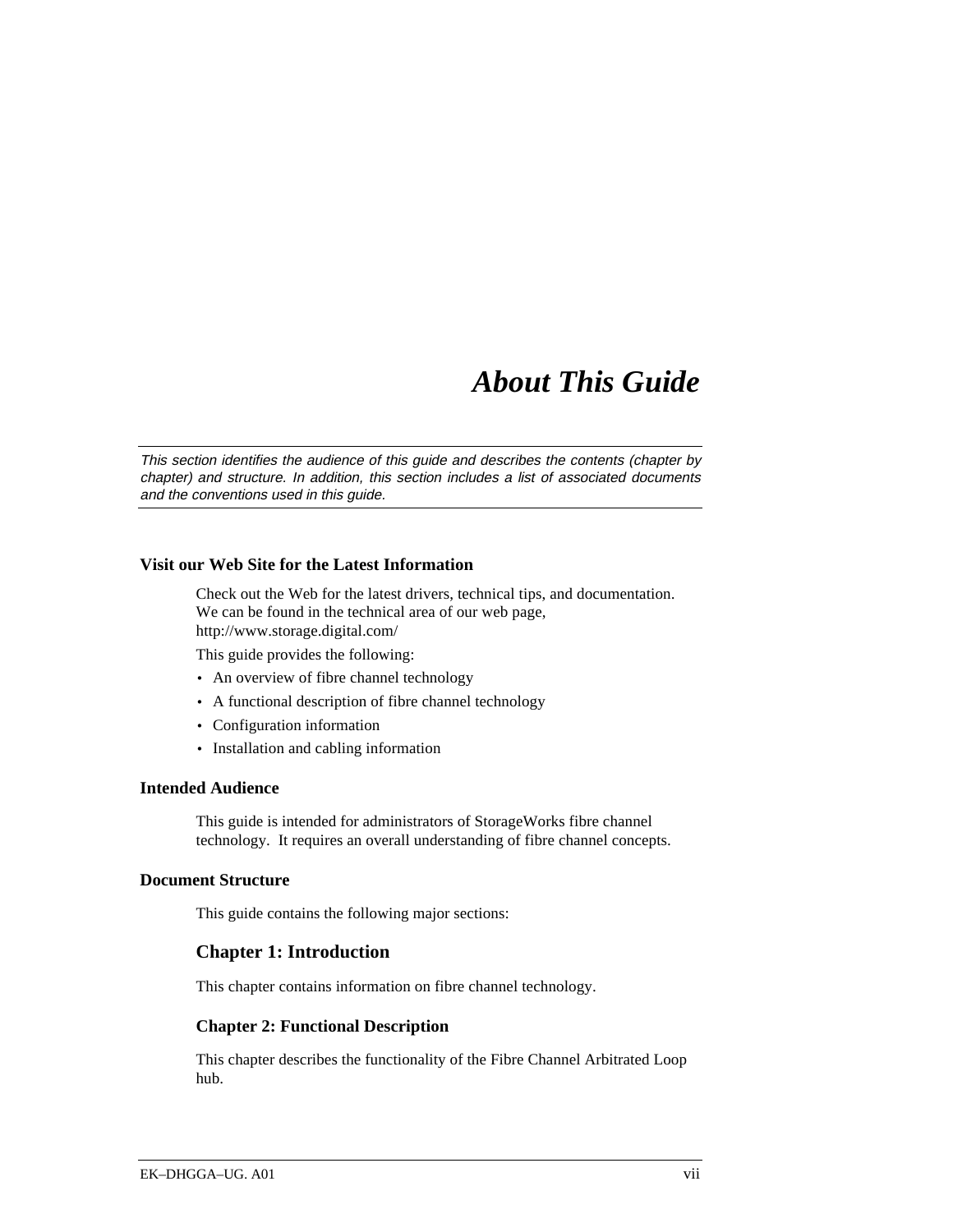*Fibre Channel Arbitrated Loop Hub User's Guide*

#### **Chapter 3: Configuration**

This chapter describes how to configure the Fibre Channel Arbitrated Loop hub.

### **Chapter 4: Installation and Cabling**

This chapter contains instructions for installing and cabling the Fibre Channel Arbitrated Loop hub.

#### **Appendix A: Notices**

This appendix contains notices that are pertinent to the operation of the Fibre Channel Arbitrated Loop hub.

### **Appendix B: Specifications**

This appendix provides hardware specifications for the hub.

#### **Associated Documents**

For further information on the fibre channel technology, please refer to the documents you received at the initial purchase of your system.

## **Conventions**

This guide uses the following documentation conventions:

## **Table 2 Style Conventions**

| <b>Style</b>            | <b>Meaning</b>                                                                                                                          |
|-------------------------|-----------------------------------------------------------------------------------------------------------------------------------------|
| boldface monospace type | To be input by the user.                                                                                                                |
| <i>italic</i> type      | For emphasis, manual titles, utilities, menus,<br>screens, filenames, variable values,<br>placeholders, and function argument<br>names. |
| plain monospace type    | Screen text.                                                                                                                            |
| #                       | Represents the DIGITAL UNIX system<br>superuser prompt.                                                                                 |
| ${name}$                | Braces represent items that are required.                                                                                               |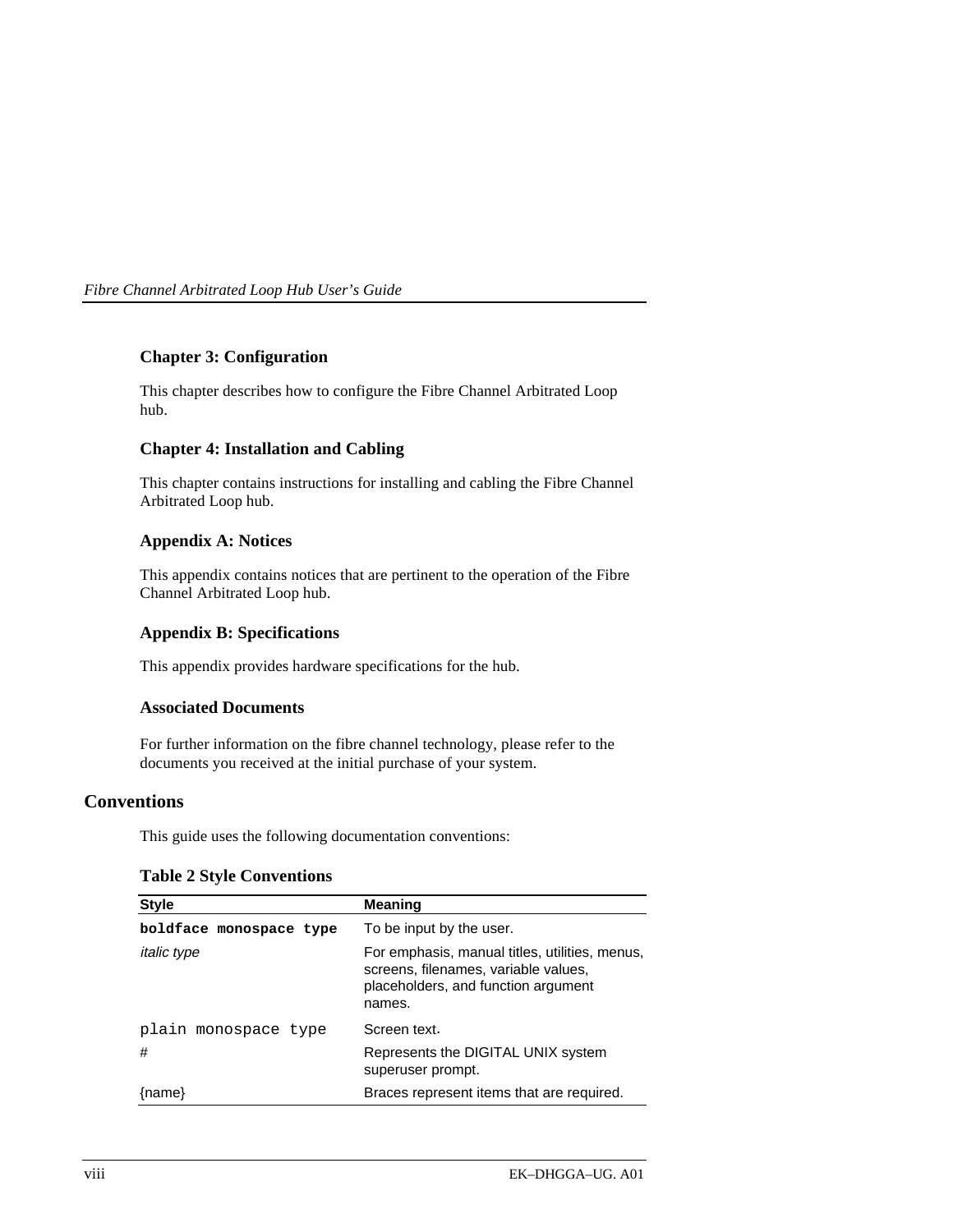## **Support and Services**

## **Who to contact in the Americas**

| Local Sales Office / StorageWorks Hotline<br>1-800-786-7967<br>Contact the DIGITAL Distributor where the<br><b>Installation Support:</b><br>Storage Solution was Purchased / Local<br>Digital Sales Office.<br><b>DIGITAL Multivendor Customer Service (MCS)</b><br>Contact the DIGITAL Customer Support<br>Center (CSC).<br>Contact the DIGITAL Customer Support<br>Warranty<br>Center (CSC) for warranty service after<br>solution is installed and operating.<br>Contact the DIGITAL Customer Support<br>Center (CSC)<br><b>Note:</b> A Service Contract is recommended<br>when the equipment is out of warranty.<br>Contact the local DIGITAL Sales Office.<br>1800-354-9000<br><b>Customer Support Center (CSC)</b> |                                           |  |  |
|--------------------------------------------------------------------------------------------------------------------------------------------------------------------------------------------------------------------------------------------------------------------------------------------------------------------------------------------------------------------------------------------------------------------------------------------------------------------------------------------------------------------------------------------------------------------------------------------------------------------------------------------------------------------------------------------------------------------------|-------------------------------------------|--|--|
|                                                                                                                                                                                                                                                                                                                                                                                                                                                                                                                                                                                                                                                                                                                          | <b>Information and Product Questions:</b> |  |  |
|                                                                                                                                                                                                                                                                                                                                                                                                                                                                                                                                                                                                                                                                                                                          |                                           |  |  |
|                                                                                                                                                                                                                                                                                                                                                                                                                                                                                                                                                                                                                                                                                                                          |                                           |  |  |
|                                                                                                                                                                                                                                                                                                                                                                                                                                                                                                                                                                                                                                                                                                                          | <b>Installation</b>                       |  |  |
|                                                                                                                                                                                                                                                                                                                                                                                                                                                                                                                                                                                                                                                                                                                          |                                           |  |  |
|                                                                                                                                                                                                                                                                                                                                                                                                                                                                                                                                                                                                                                                                                                                          | Remedial                                  |  |  |
|                                                                                                                                                                                                                                                                                                                                                                                                                                                                                                                                                                                                                                                                                                                          |                                           |  |  |
|                                                                                                                                                                                                                                                                                                                                                                                                                                                                                                                                                                                                                                                                                                                          |                                           |  |  |

## **Who to contact in Europe**

| <b>Information and Product Questions.</b> | Contact the DIGITAL Distributor or reseller                                                     |
|-------------------------------------------|-------------------------------------------------------------------------------------------------|
| Installation Support, and Installation:   | from whom the Storage Solution was<br>purchased.                                                |
| <b>For Warranty Service</b>               | See the Warranty Card packaged with the<br>product.                                             |
| <b>For Remedial Service</b>               | Contact the DIGITAL Distributor or reseller<br>from whom the Storage Solution was<br>purchased. |
|                                           | <b>Note:</b> A Service Contract is recommended<br>when the equipment is out of warranty.        |
|                                           |                                                                                                 |

## **Who to contact in Asia Pacific**

For all services, contact the DIGITAL Distributor or reseller from whom the equipment was purchased.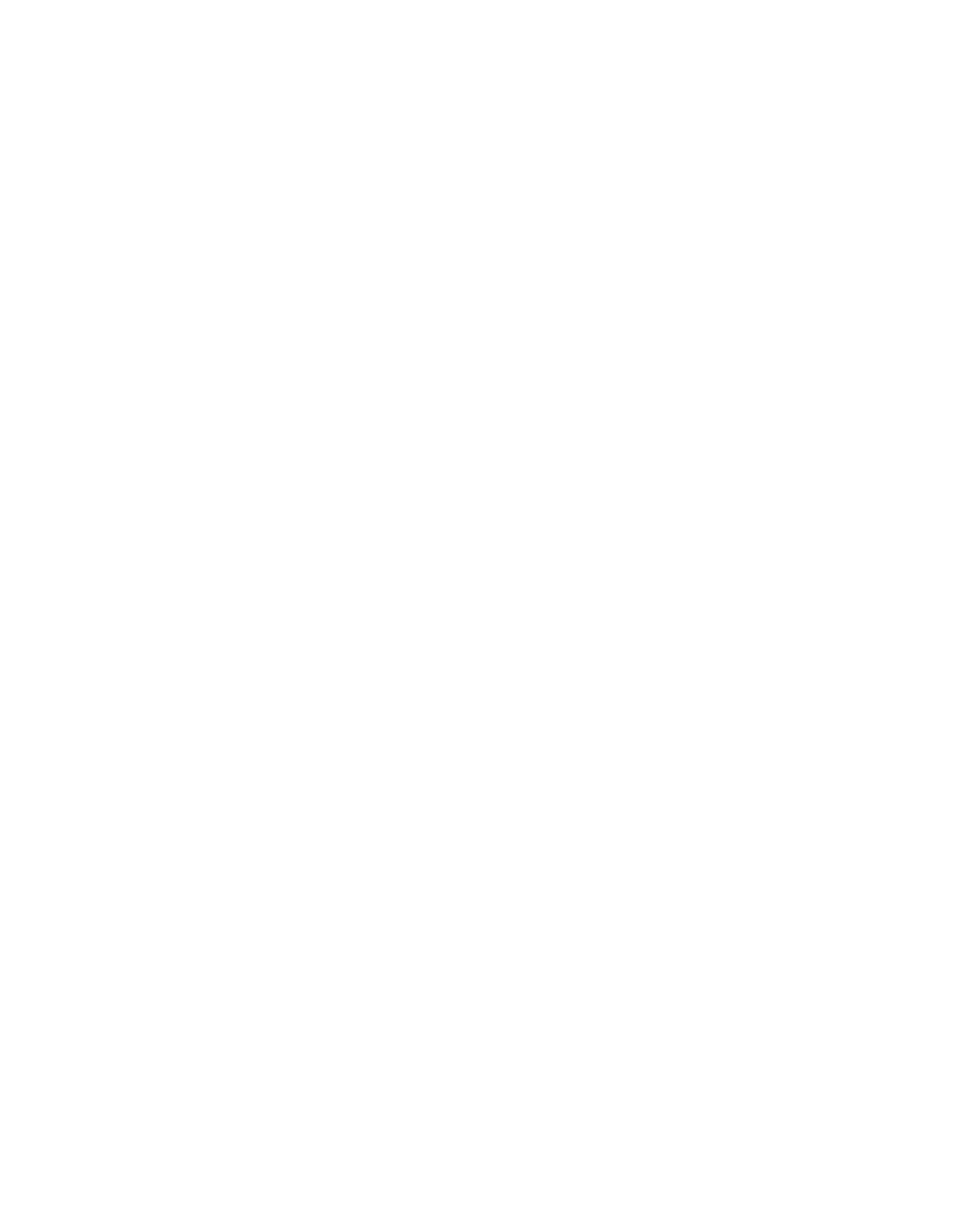

## *Introduction*

This chapter contains descriptive information on fibre channel technology.

## **1.1 Fibre Channel Technology**

Fibre Channel is a serial, medium-to-high performance external interface that is unaware of the content or meaning of transferred information. Fibre Channel increases both the potential connectivity of devices and the usable distance between devices.

The Fibre Channel Arbitrated Loop hub operates by collapsing the physical loop into a logical star. Intelligent port by-pass functions manage movement of nodes on and off the fibre channel arbitrated loop. Data availability is then preserved by preventing the downtime associated with node failures, cable disconnections, and network reconfigurations.

The Fibre Channel hub operates within an area address of 126 devices which handle initialization, discovery, and addressing. Its gigabit infrastructure, coupled with native storage (SCSI) attachment, makes the fibre channel arbitrated loop hub the ideal solution for data intensive applications.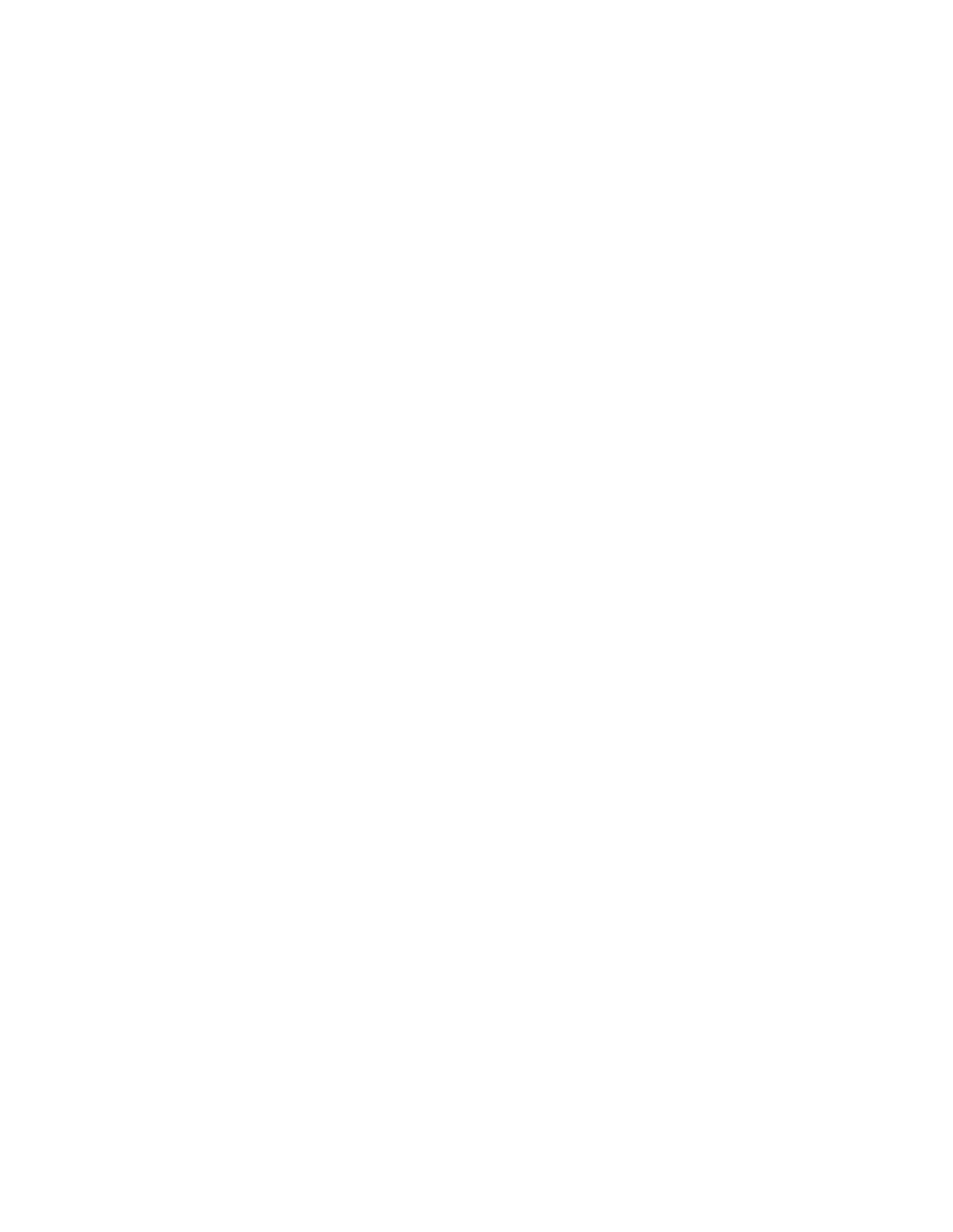

## *Functional Description*

This chapter describes the functionality of the Fibre Channel Arbitrated Loop active hub.

## **2.1 General Description**

The Fibre Channel Arbitrated Loop is an active hub. It has intelligent, per-port data detection check capabilities for automatic port bypass control. The hub is configured to have nine default copper ports, each of which is supplied with power to support the Fibre Channel Media Interface Adapters (MIA) for electrical to optical conversion.

## **2.2 Operation**

The hub operates without any user intervention. It continually monitors the serial data and automatically configures a fibre channel arbitrated loop (FC-AL) based on its intelligent bypass control logic. To operate in plug-and-play mode, valid FC-AL nodes with ANSI-compliant cables are added.

The hub is transparent to the protocol. It does not consume any fibre channel arbitrated loop addresses and so is not addressable by a FC-AL port. Because of the intelligent signal detection tests, only valid fibre channel devices can be connected to a loop when using the hub. If a fibre channel arbitrated node transmits invalid fibre channel data, the node is taken off the loop. Examples of node behaviors, which result in a bypass state are invalid characters, absence of frames, and invalid signal amplitude.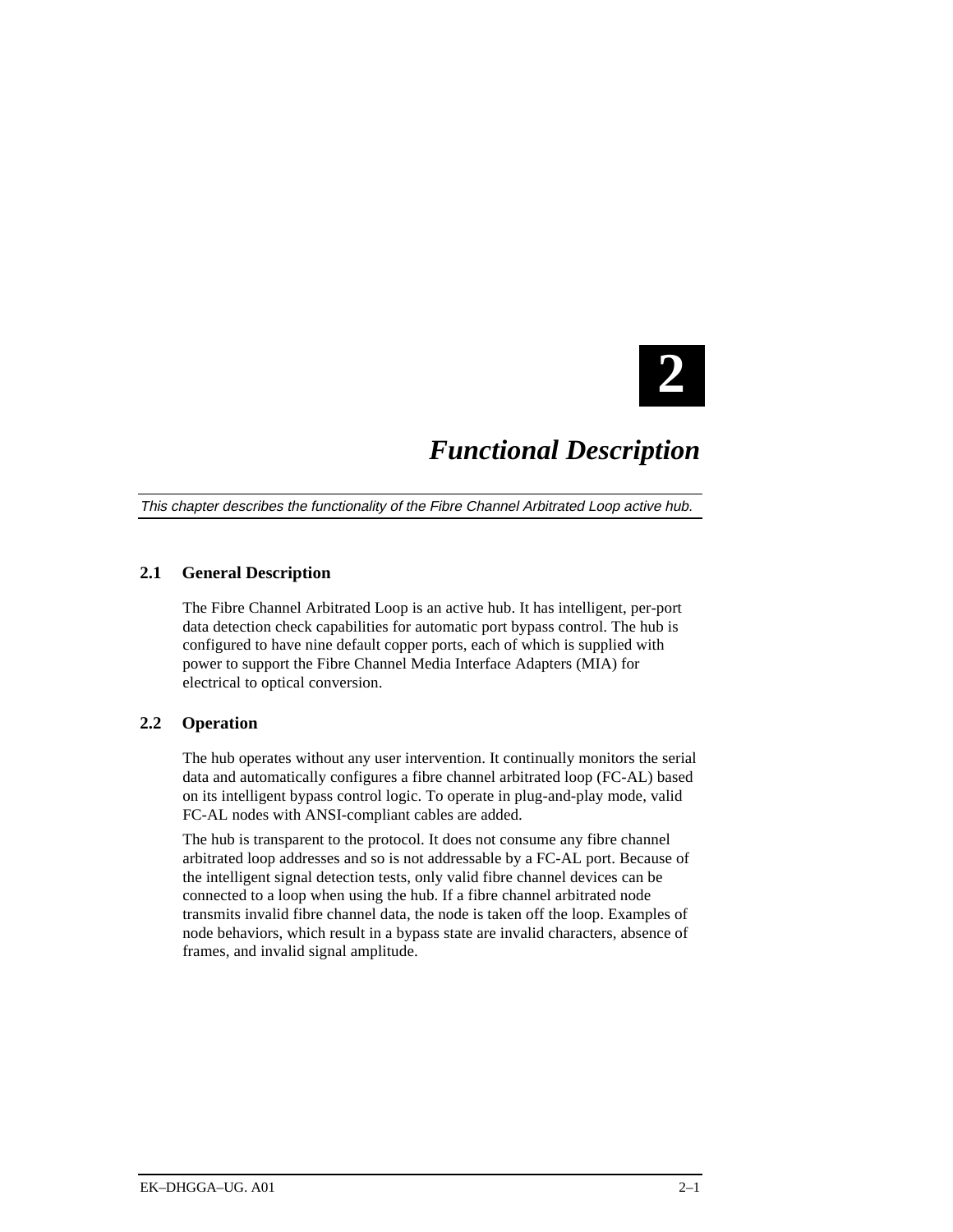#### **2.3 Hub Port Functionality**

#### **2.3.1 Active Repeaters**

The hub is "active" in that it re-drives the input signal to full amplitude and retimes the input signal with its recovered clock to attenuate jitter. Every port implements active repeaters at each incoming node. Re-timed serial data simplifies physical cabling management by allowing users to use any kind of fibre channel compliant cables. Without re-driving and re-timing, the serial data is degraded by the cable. For copper cables, the principal cause of signal degradation is attenuation and intersymbol interference.

For fiber optic cables, the electrical-to-optical and optical-to-electrical conversion induces jitter as well as model noise of the optical cable itself. Without repeaters, users must keep track of total end-to-end cable distances. As an active hub, it contains repeater PLLs (Phase Lock Loops) at every hub port. These PLLs work only at the 1.0625 Gbit/sec fibre channel data rate. The fibre channel arbitrated loop does not operate with multiple data speeds. Only active ports re-time the serial data. Unused ports are not re-timed. Only in cascading hubs would there be more than one repeater between two NL Ports.

#### **2.4 Data Detection Tests**

The hub employs intelligent data detection checks to provide high availability for an operating FC-AL loop. These checks minimize loop disruption due to catastrophic node failures, node expansion, and incorrect node insertion.

The hub deploys look-aside data detection check circuits. The look-aside scheme minimizes data latency through the hub. Three different data detection checks (DDC) are used as listed below:

- DDC 1: Checks for the absence of valid characters
- DDC 2: Checks for the presence of oscillation.
- DDC 3: Checks for crosstalk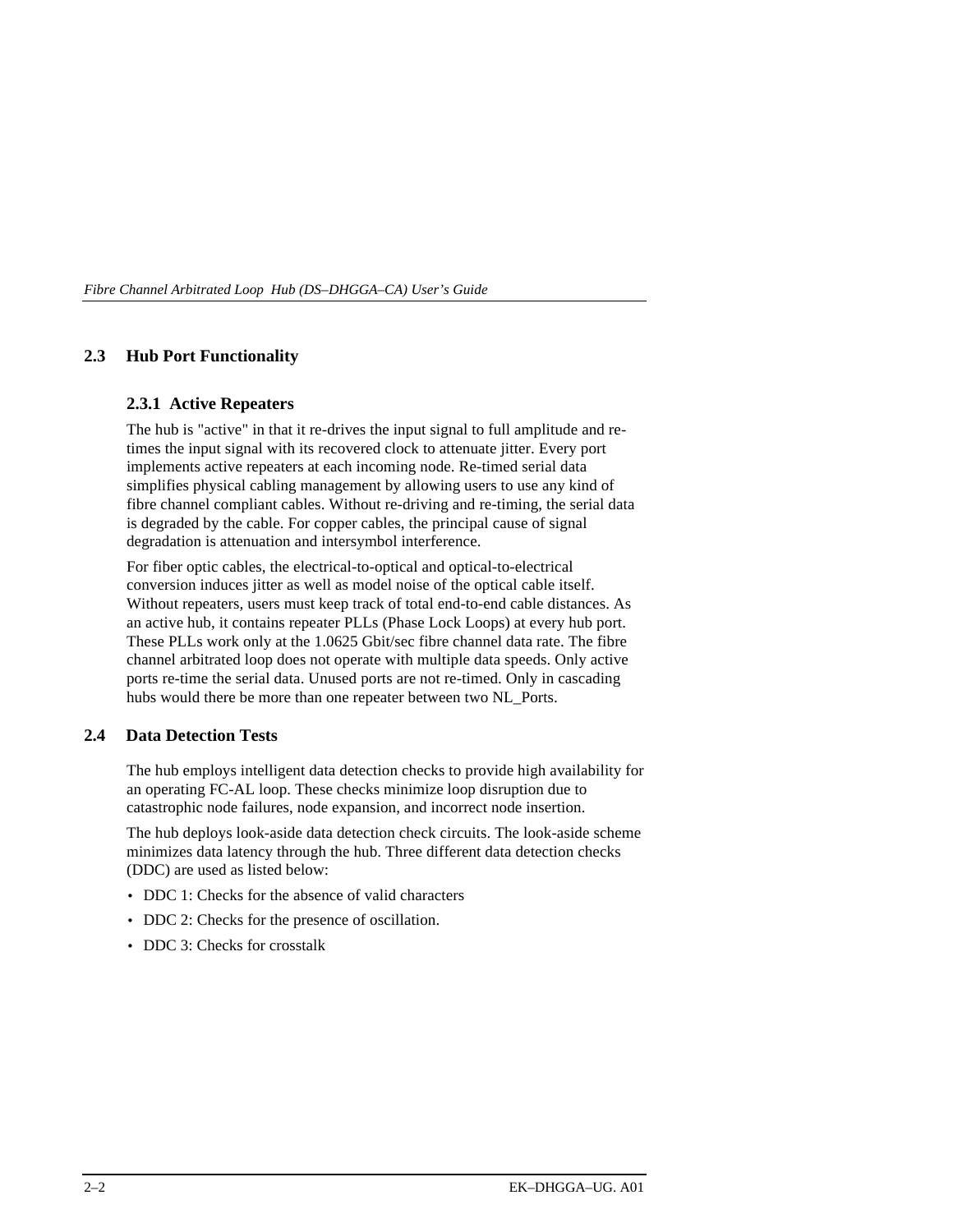#### *Chapter 2. Functional Description*

DDC1 tests for the presence of invalid 8B/10B characters. 8B/10B code's run length is limited to no more than five consecutive runs of "1's" or "0's." Any data that exceeds the 8B/10B maximum run length of five is considered to be an invalid 8B/10B character. This test will prevent the insertion of test sequences, invalid bit rates (quarter or half speed), or any other non-fibre channel data sequences onto an operating loop.

DDC2 checks for the presence of oscillation above 100 MHZ. Oscillation at such a frequency can often cause an invalid DDC1 because 8B/10B is the only valid data at this level. High frequency devices can often break into oscillation when not properly driven. This can occur on open cables or when the host transmitter's outputs are shut off. DDC2 also ensures the reception of valid fibre channel frames as it is checking for the presence of control characters that must occur within a valid time window.

DDC3 checks for crosstalk in order not to falsely insert an unconnected node. Fibre channel receivers use sensitive input receivers to provide design margins resulting in low bit error rates even in the presence of large eye closure. High sensitivity receivers can mistake crosstalk for valid fibre channel data. DDC3 tests for a valid input level to ensure proper bit error rate link performance. The crosstalk test is a look-aside test, so it does not actually degrade input receiver sensitivity. The link bit error rate is not affected.

All three data detection checks are performed continuously and simultaneously. From field testing, it is found that only the simultaneous performance of all three data detection tests can reliably prevent false loop operation.

#### **2.5 Time\_In and Time\_Out Periods**

One of the key design parameters for a hub design is in setting the hub's "port bypass sensitivity." Port bypass sensitivity is the amount of time that passes before a hub port removes a failed port or adds a new port. High port bypass sensitivity results in bouncy performance and too low port bypass sensitivity causes loop re-initialization.

The hub implements asymmetric port bypass sensitivity. It uses different Time\_In periods from its Time\_Out periods. The Time\_Out period is the period of time used by the hub to decide whether a node is non-operational. The Time\_In period is the amount of time used by the hub to decide whether to add a node onto a loop.

The goal for setting the test periods is to make it easier for a port to be taken off the loop than for a port to be allowed onto a loop. This built-in hysteresis prevents any peculiar modes that can cause fault propagation.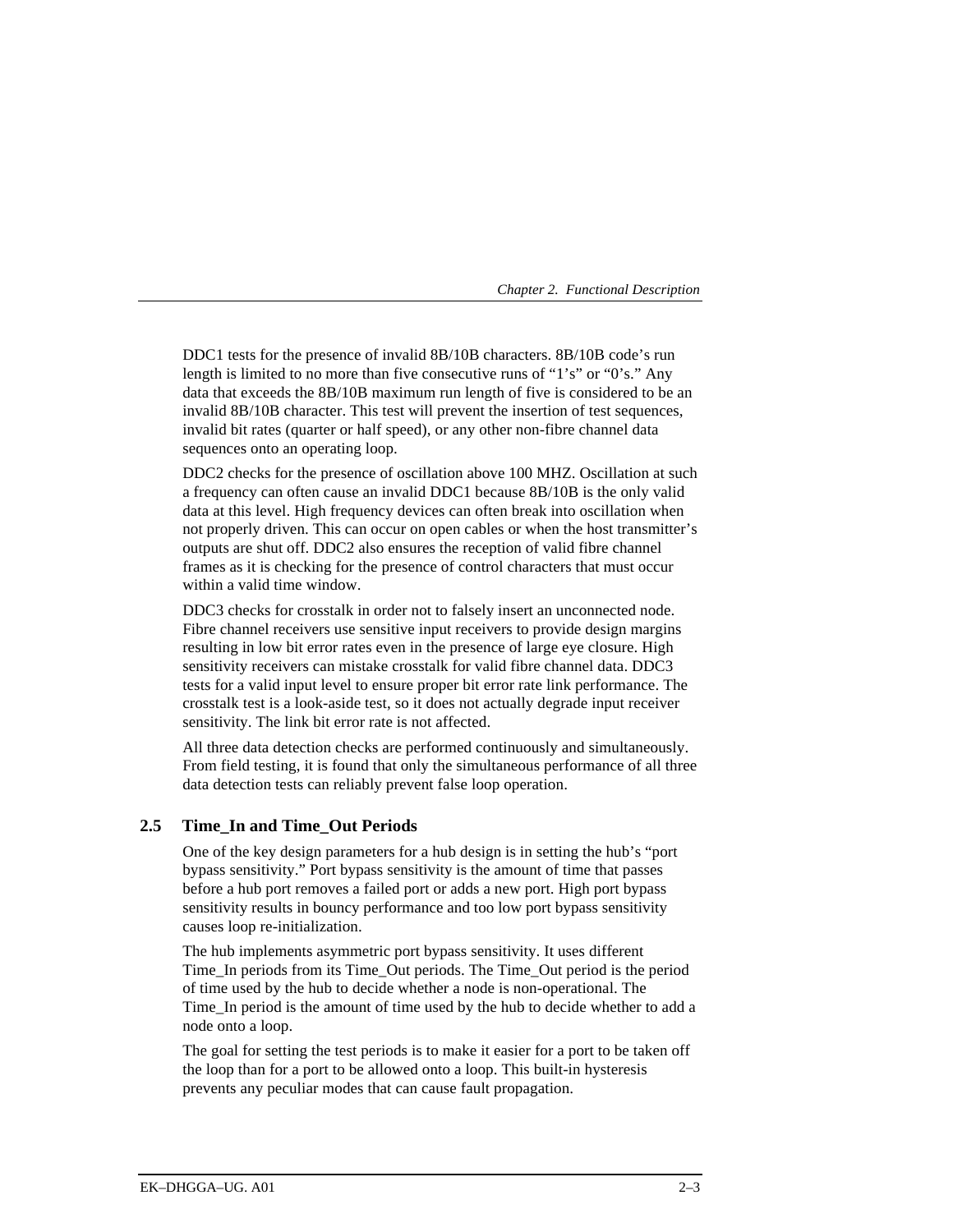The hub must sense an error in four consecutive 50msec periods prior to bypassing a port. Requiring four consecutive errors in 50msec periods ensures that a port is not bypassed due merely to normal link noise. Maximum loop frame disruption is 200msec.

The Time\_In period is 100msec. This means that the hub must sense error-free transmission for 100msec prior to allowing a port onto an operating loop. During this interval, the hub PLL repeater locks onto the new port and then onto incoming serial data within 2msec. This provides for overall error-free operation.

## **2.6 Fault Indicators**

All LED indicators are on the front panel.

Amber LED's per port are provided for link status indicators. If the amber LED is off, the port is active and participating on an active fibre channel loop. If the amber LED indicator is on, the port is bypassed and not participating on a fibre channel loop.

A single green LED indicator is provided to indicate that the power is on.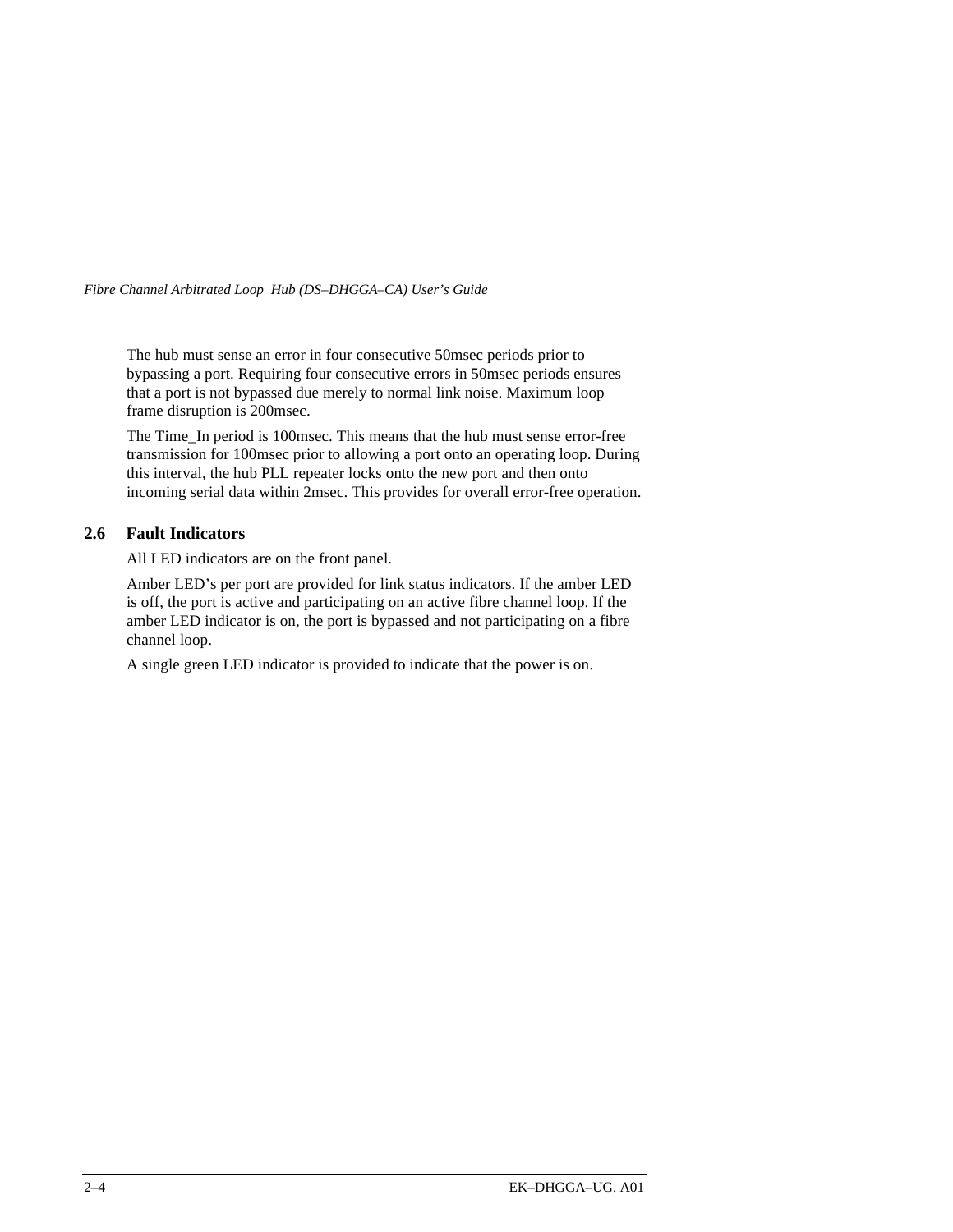

# *Configuration*

This Chapter describes how to configure the fibre channel arbitrated loop hub.

## **3.1 Port Order**

A hub collapses the physical loop within itself. In the hub, the loop operates from left to right. Figure 3-1 shows the internal port order of a fibre channel arbitrated loop hub.

#### **Figure 3-1: DS-DHGGA-CA Internal Port Order**

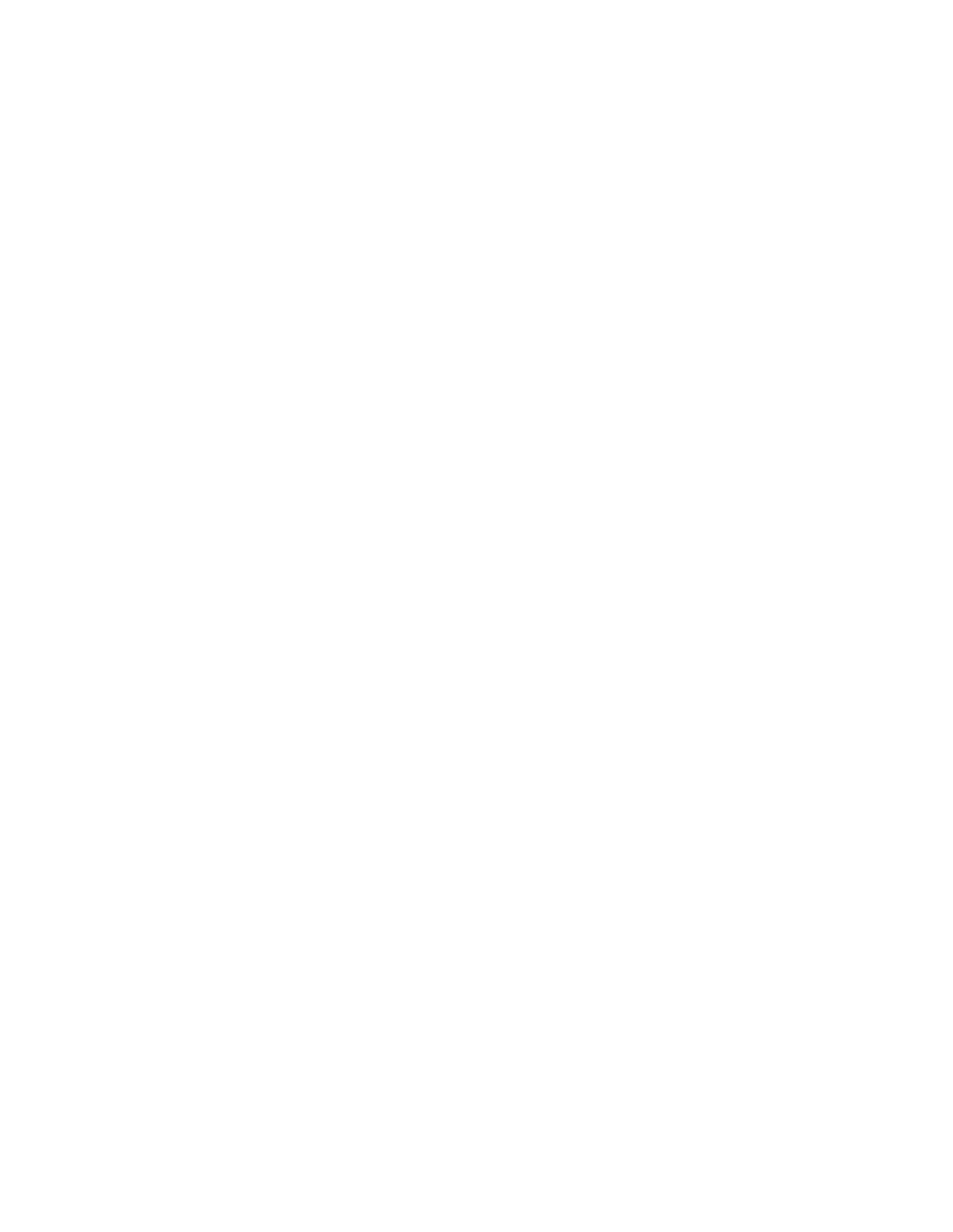

# *Installation and Cabling*

This chapter contains instructions for installing and cabling the fibre channel arbitrated loop hub.

#### **4.1 Mounting**

The hub is designed for desktop usage.

#### **4.2 Cabling**

The hub accepts cabling options for distances up to 10 m.

#### **NOTE**

For further cabling and routing information, refer to your solution-specific Getting Started manual.

#### **4.3 Connector Definition**

The hub uses the ANSI FC-PH standard DB-9 pinout connector with an additional power pin to support an external module for electrical to optical conversion. The DS-DHGGA-CA uses female DB-9 receptacles with Pin 4 keyed to prevent misplugging. The DB-9 type connector is the same as the standard RS232 serial port connector on a computer.

## **4.4 Twinax Cables**

Twinax cables are shielded twisted-pair cables that are electrically enhanced for optimal gigabit data transmission. Electrical enhancement refers to the low skew control required by ANSI on the differential pair conductors to minimize eye closure and RFI emissions. The cables are ANSI-compliant and include four (4) conductor cable assemblies. These assemblies are terminated with DB-9 male plugs to provide for differential, duplex-data communication.

#### **NOTE**

For further cabling and routing information, refer to your solution-specific Getting Started manual.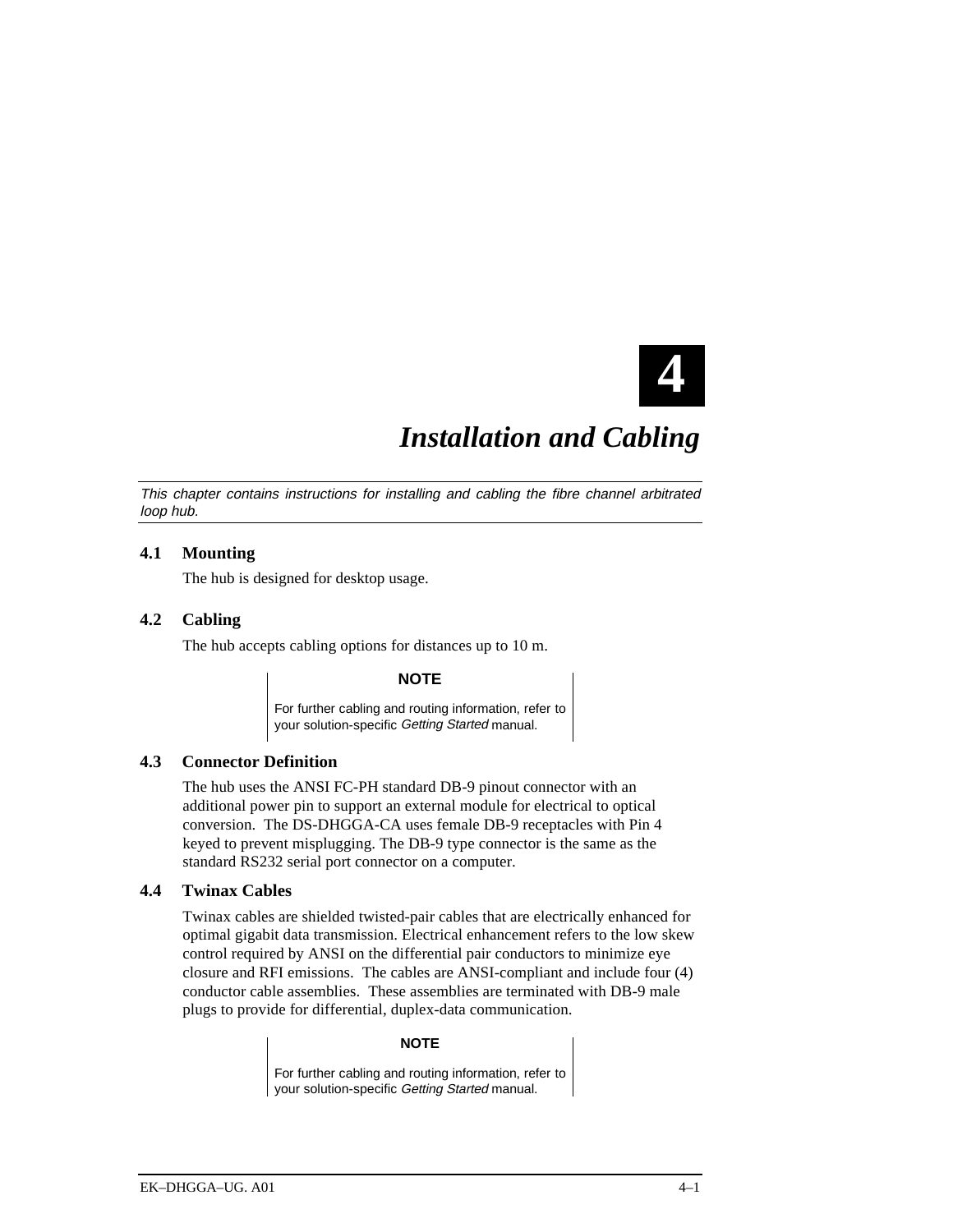### **4.5 Power**

The power cord must be connected to a nearby electrical outlet that is easily accessible. Ensure that the appropriate power plug is available for the installation area. The hub has an IEC 320 power connector on the back. A power cable with the IEC 320 plug on one end and a suitable local power plug on the other end must be used. If the power cable has the wrong connection for your area, contact your sales or service representative.

There is no power switch on the hub. The hub should be the first operating component in bringing up a fibre channel arbitrated loop system. Once the hub is up and indicates it is ready (i.e., the green power LED is on), users can power up the FC-AL nodes on the loop.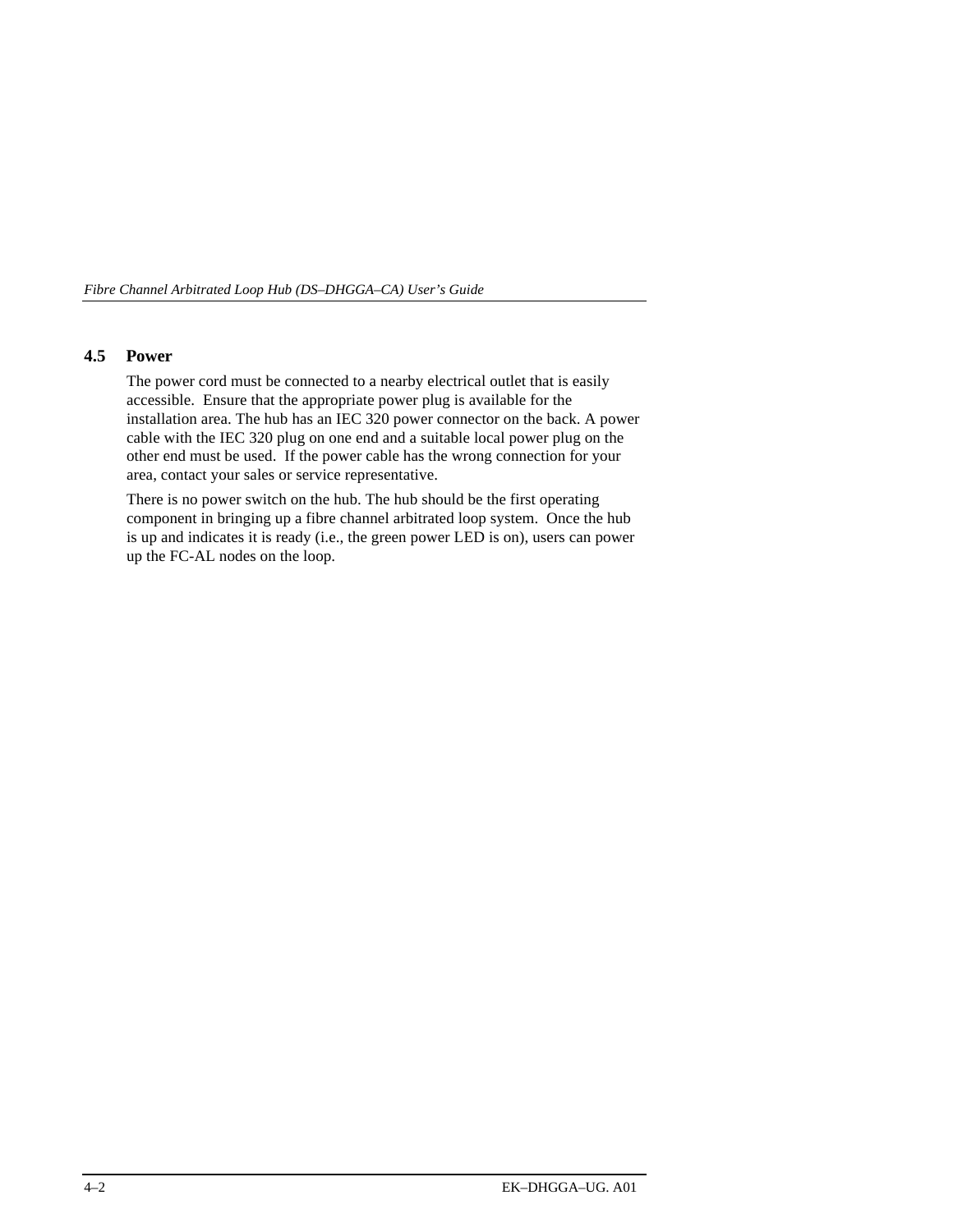

*Notices*

This appendix contains notices that are pertinent to operation of the fibre channel arbitrated loop hub.

## **A.1 FCC STATEMENT**

NOTE: This equipment has been tested and found to comply with the limits for a Class A digital device, pursuant to Part 15 of the FCC Rules. These limits are designed to provide reasonable protection against harmful interference in a residential installation. This equipment generates, uses, and radiates radio frequency energy and, if not installed and used in accordance with the instructions, may cause harmful interference to radio communications. However, there is no guarantee that interference will not occur in a particular installation. If this equipment does cause harmful interference to radio or television reception, (which can be determined by turning the equipment off and on), the user is encouraged to try to correct the interference by implementing one or more of the following measures:

- Reorient or relocate the receiving antenna.
- Increase the separation between the equipment and receiver.
- Connect the equipment into an outlet on a circuit different from that
- to which the receiver is connected.
- Consult the dealer or an experienced radio TV technician for help. Shielded cables must be used with this unit to ensure compliance with the Class A FCC limits.

## **A.2 INDUSTRY CANADA COMPLIANCE STATEMENT**

This digital apparatus does not exceed the Class A limits for radio noise emissions from digital apparatus set out in the Radio Interference Regulations of the Canadian Department of Communications.

Le présent appareil numérique n'emet pas de bruits radioéléctriques dépassant les limites applicables aux appareils numériques de la class A préscrites dans le Règlement sur le brouillage radioéléctrique édicté par le ministère des Communications du Canada.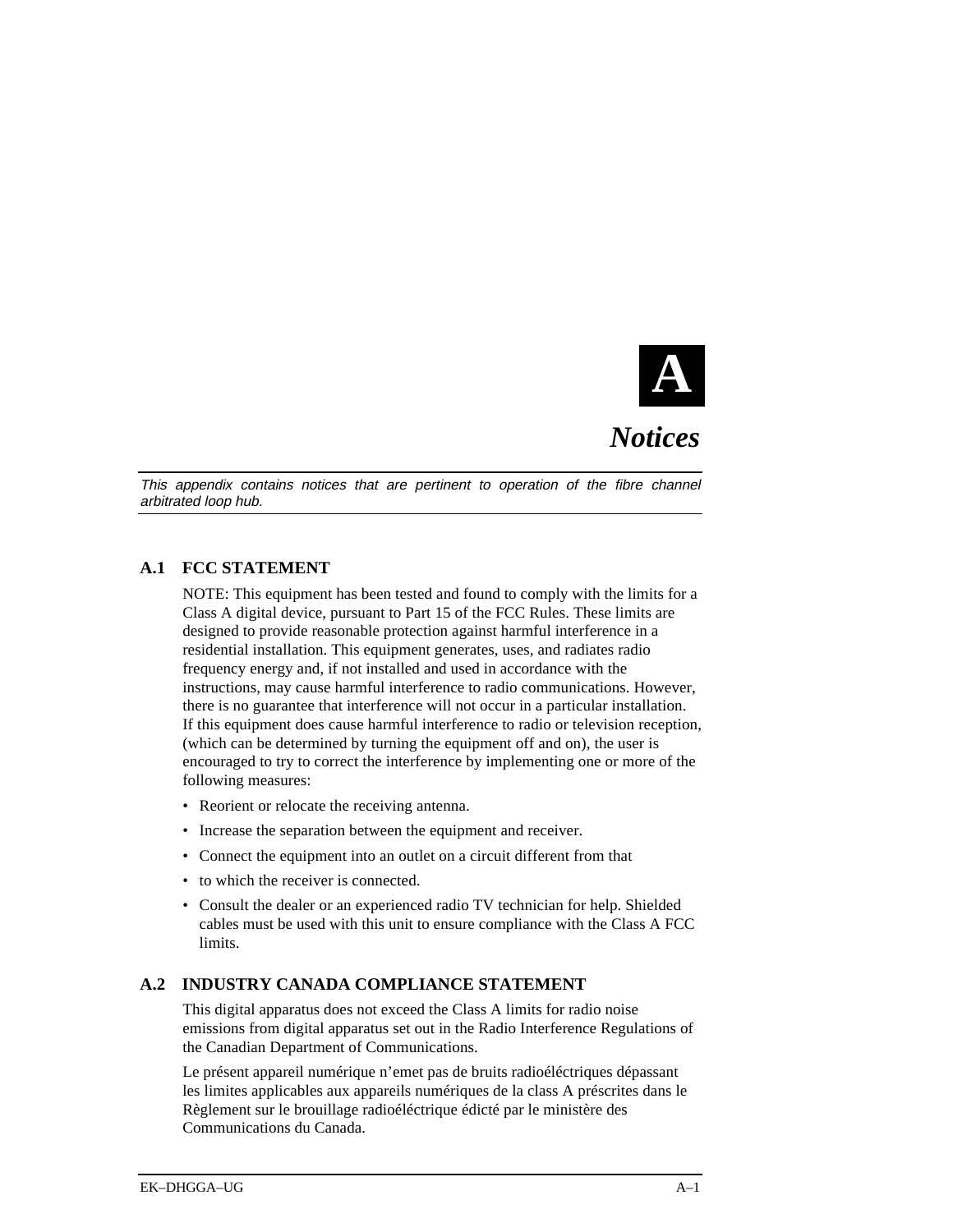## **A.3 SAFETY INFORMATION**

For PLUGGABLE EQUIPMENT, the socket-outlet shall be installed near the equipment and shall be easily accessible. There are no field serviceable components to this product. All service must be performed by the factory. Opening the product voids the warranty.

## **A.4 CE MARK**

This product was tested and found to be in compliance with the applicable requirements of the following standards, enabling attachment of the CE mark to the product label:

- EN60950: Product Safety
- EN50082-1:1992, Immunity Testing
- EN55022:1994 (Class A), Emissions Testing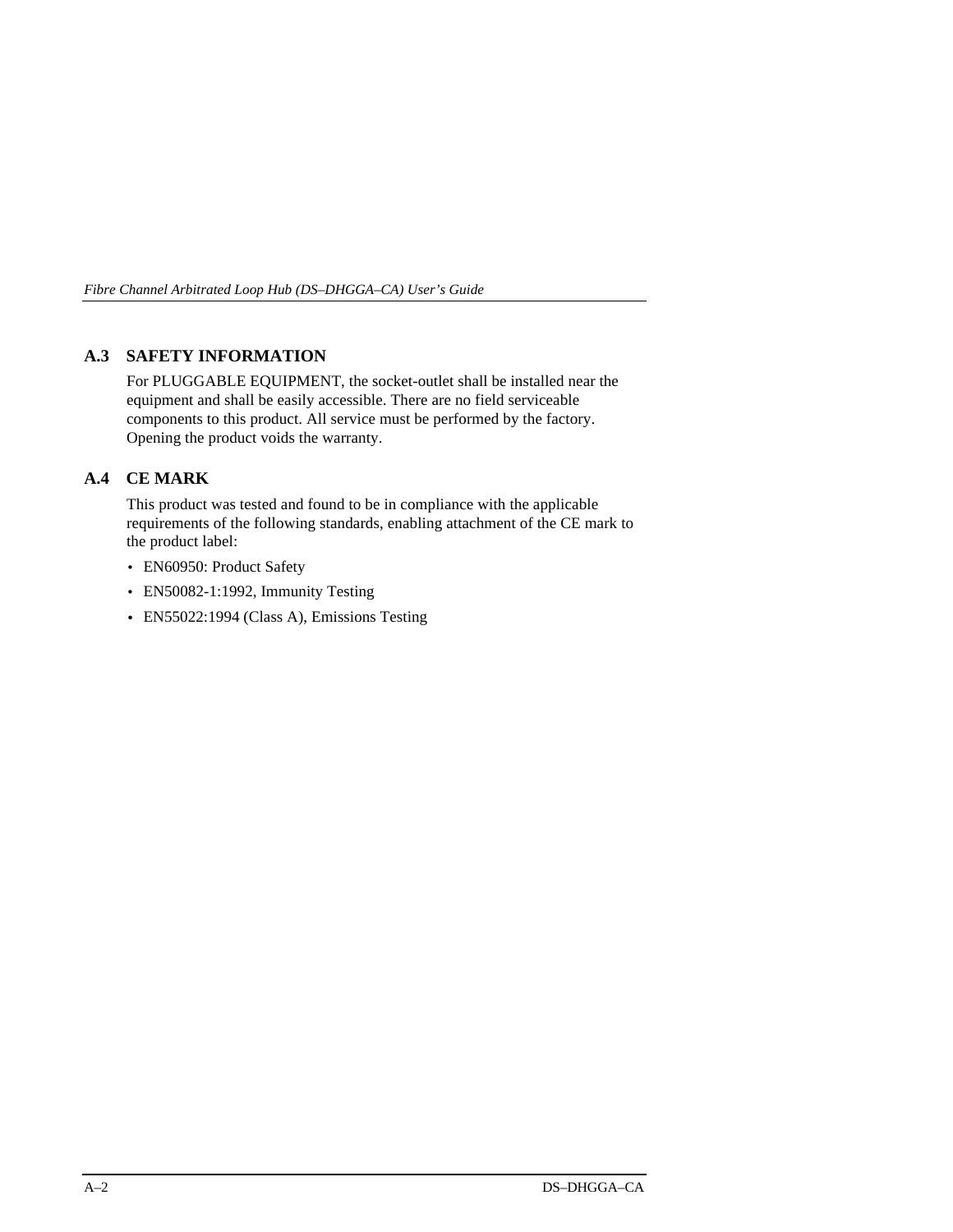

# *Specifications*

This appendix provides hardware specifications for the fibre channel arbitrated loop hub.

### **B.1 Mechanical**

### **Figure B–1 Mechanical Dimensions**

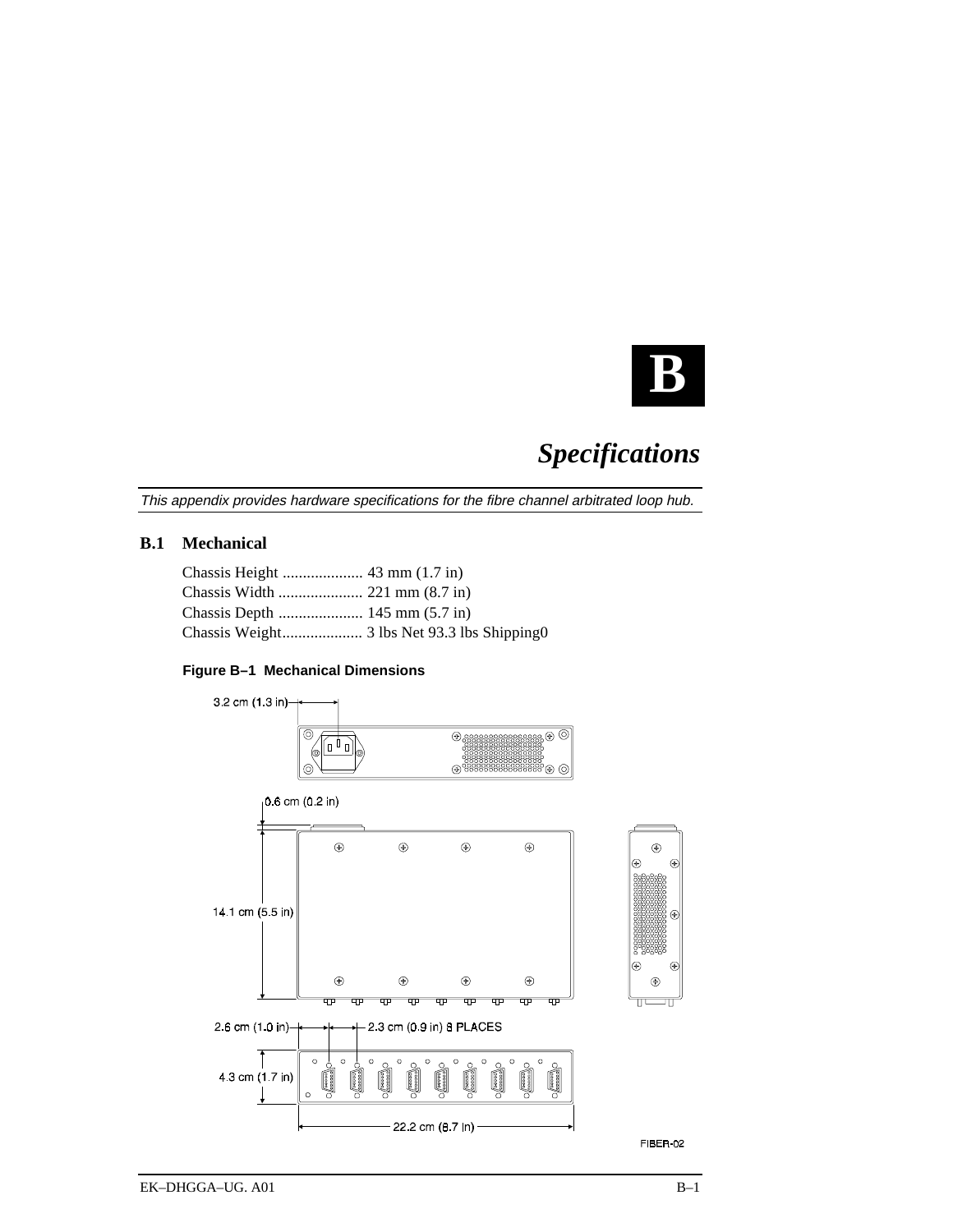## **B.2 Electrical**

| Standards/Profiles  ANSI X3T11 PH      |  |
|----------------------------------------|--|
| Connector DB-9                         |  |
|                                        |  |
|                                        |  |
| Bypass Control  Automatic, Intelligent |  |

## **B.3 Power**

| Power Consumption  100VA |  |
|--------------------------|--|

## **B.4 Environmental**

Operating Temperature ....... 0 o C to +40 o C Storage Temperature........... -40 o C to +70 o C Operating Humidity ............ 95% max relative humidity

## **B.5 Agency Approvals**